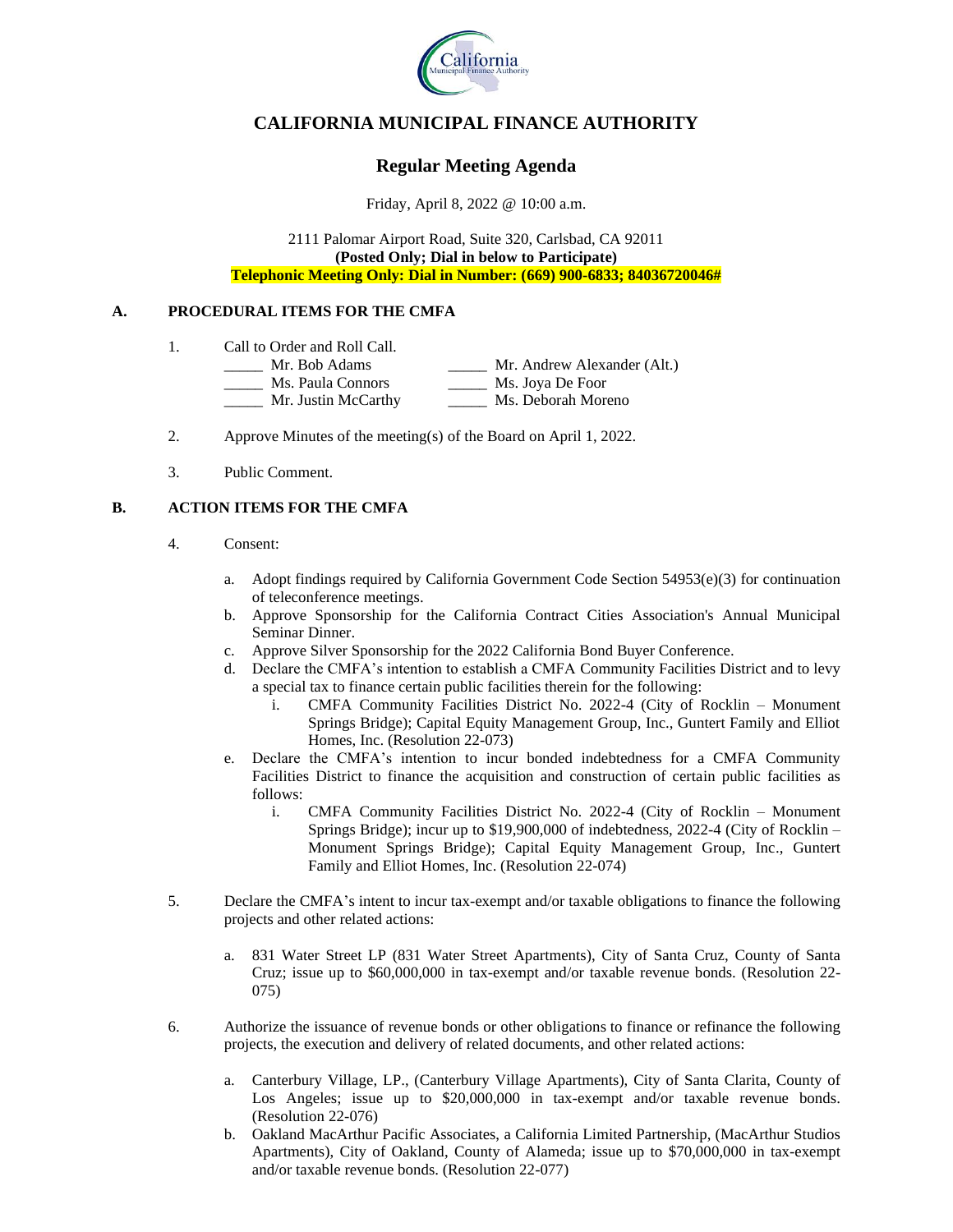- c. Milpitas Pacific Associates, a California Limited Partnership, (308 Sango Apartments), City of Milpitas, County of Santa Clara; issue up to \$60,000,000 in tax-exempt and/or taxable revenue bonds. (Resolution 22-078)
- d. Mammoth Lakes Pacific Associates, a California Limited Partnership, (The Parcel Phase I Apartments), Town of Mammoth Lakes, County of Mono; issue up to \$50,000,000 in taxexempt and/or taxable revenue bonds. (Resolution 22-079)
- e. Standard Heritage Anaheim Owner LP, (Heritage Village Anaheim Apartments), City of Anaheim, County of Orange; up to \$100,000 in subordinate loan financing. (Resolution 22- 080)
- f. Standard Heritage Escondido Owner LP, (Heritage Park Apartments Escondido), City of Escondido, County of San Diego; up to \$100,000 in subordinate loan financing. (Resolution 22-081)
- g. Standard Heritage Livermore Owner LP, (Heritage Park Apartments Livermore), City of Livermore, County of Alameda; up to \$100,000 in subordinate loan financing. (Resolution 22-082)
- h. TNRE 6, LLC, (Department of Homeland Security, Redding Project), City of Redding, County of Shasta; issue up to \$10,000,000 in tax-exempt and/or taxable revenue bonds. (Resolution 22-083)
- 7. Authorize the formation of Community Facilities District in the County of Placer and the authorization to issue special tax bonds or other obligations to finance public infrastructure, and other related actions:
	- a. Hold a Public Hearing regarding the formation, bond issuance and appropriation limits for proposed California Municipal Finance Authority Community Facilities District No. 2022-1 (County of Placer – Winding Creek Estates).
	- b. Approve Resolution forming California Municipal Finance Authority Community Facilities District No. 2022-1 (County of Placer – Winding Creek Estates). (Resolution 22-084)
	- c. Approve Resolution determining necessity to incur up to \$1,600,000 of bonded indebtedness and other debt in and for California Municipal Finance Authority Community Facilities District No. 2022-1 (County of Placer – Winding Creek Estates). (Resolution 22-085)
	- d. Approve Resolution calling a special election in and for California Municipal Finance Authority Community Facilities District No. 2022-1 (County of Placer – Winding Creek Estates). (Resolution 22-086)
	- e. Announcement of results of election.
	- f. Approve Resolution declaring results of special election and directing recording of notice of special tax lien in and for the California Municipal Finance Authority Community Facilities District No. 2022-1 (County of Placer – Winding Creek Estates). (Resolution 22-087)
	- g. Introduction and Waiving First Reading of Ordinance levying special taxes within California Municipal Finance Authority Community Facilities District No. 2022-1 (County of Placer – Winding Creek Estates). (Ordinance 22-01)

### **C. INFORMATIONAL ITEMS FOR THE CMFA**

- 8. Treasurer's Report
- 9. Administrative Issues.
	- a. Executive Director Report
	- b. Marketing Update
	- c. Membership Update
	- d. Transaction Update
	- e. Legislative Update
	- f. Legal Update
- 10. Adjournment.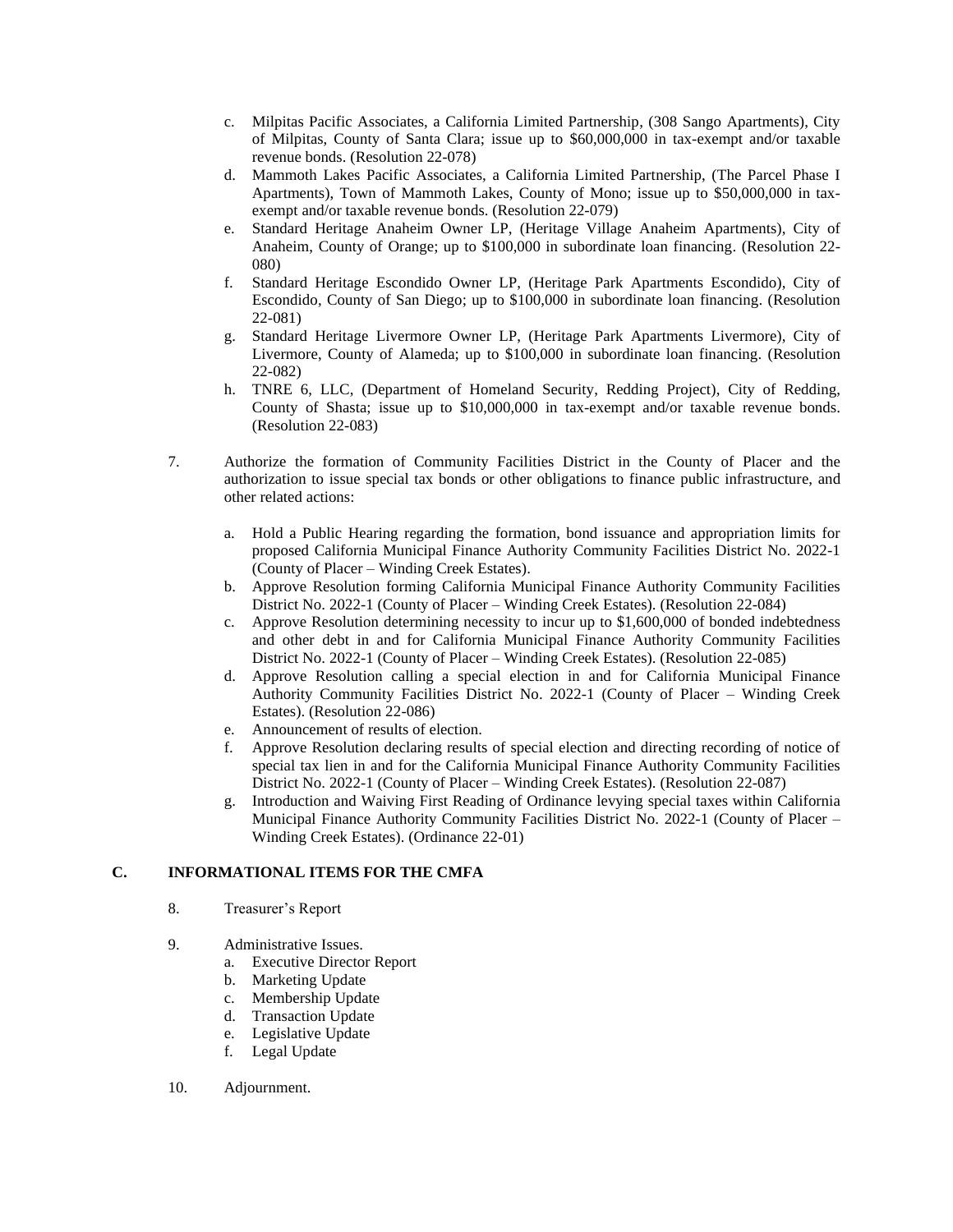Address for public inspection of certain meeting materials distributed to the Board of Directors: 2111 Palomar Airport Road, Suite 320, Carlsbad, California 92011.

A request for disability-related modification or accommodation, including auxiliary aids or services, may be made by any person with a disability who requires a modification or accommodation to participate in the public meeting by contacting Kirsten Borgquist, (760) 502-0050, [kborgquist@cmfa-ca.com](mailto:kborgquist@cmfa-ca.com) 2111 Palomar Airport Rd, Suite 320, Carlsbad, CA 92011.

This 3-page agenda was posted at \_\_\_\_\_\_\_\_\_\_\_\_\_\_\_\_\_\_\_\_\_\_\_\_\_\_\_\_\_ on \_\_\_\_\_\_\_\_\_\_\_\_, 2022 at \_\_\_\_\_\_\_\_\_\_\_.

 $Signed$  \_\_\_\_\_\_\_\_\_\_\_\_\_\_\_\_\_\_\_\_\_\_.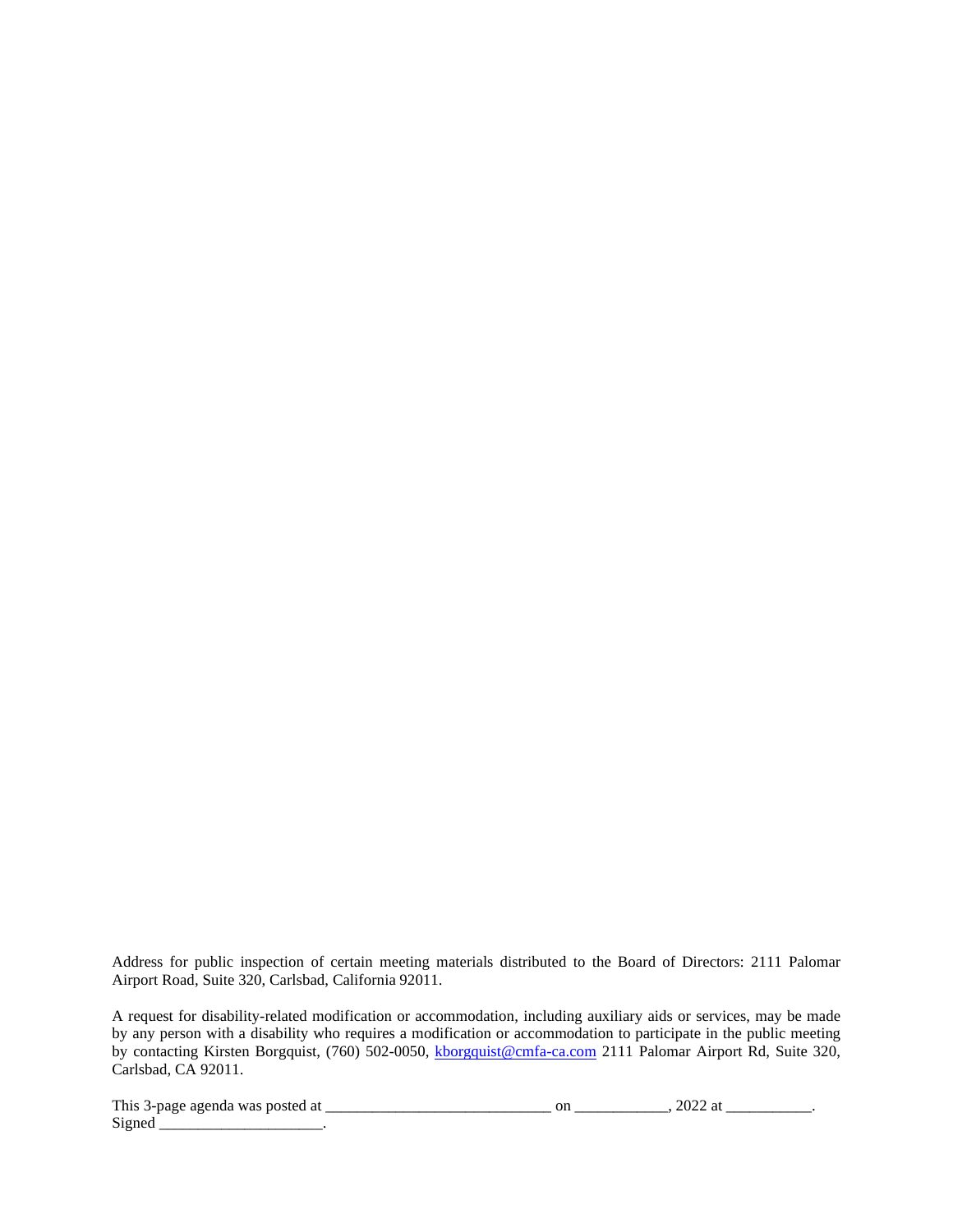

## **CALIFORNIA FOUNDATION FOR STRONGER COMMUNITIES**

### **Regular Meeting Agenda**

Friday, April 8, 2022 @ 10:00 a.m.

2111 Palomar Airport Road, Suite 320, Carlsbad, CA 92011 **(Posted Only; Dial in below to Participate) Telephonic Meeting Only: Dial in Number: (669) 900-6833; 84036720046#**

### **A. PROCEDURAL ITEMS FOR THE CFSC**

- 1. Call to Order and Roll Call.<br>
<u>\_\_\_\_\_\_</u> Mr. Bob Adams
	- \_\_\_\_ Mr. Andrew Alexander (Alt.)<br>\_\_\_\_ Ms. Joya De Foor \_\_\_\_\_ Ms. Paula Connors \_\_\_\_\_ Mr. Justin McCarthy \_\_\_\_\_ Ms. Deborah Moreno
- 2. Approve Minutes of the meeting(s) of the Board on March 18, 2022.
- 3. Public Comment.

### **B. ACTION ITEMS FOR THE CFSC**

- 4. Consent:
	- a. Adopt findings required by California Government Code Section  $54953(e)(3)$  for continuation of teleconference meetings.
- 5. Discuss and Approve Charitable Donation Recipients.

#### **C. INFORMATIONAL ITEMS FOR THE CFSC**

- 6. Treasurer's Report
- 7. Administrative Issues. a. Executive Director Report
- 8. Adjournment.

Address for public inspection of certain meeting materials distributed to the Board of Directors: 2111 Palomar Airport Road, Suite 320, Carlsbad, California 92011.

A request for disability-related modification or accommodation, including auxiliary aids or services, may be made by any person with a disability who requires a modification or accommodation to participate in the public meeting by contacting Kirsten Borgquist, (760) 502-0050, [kborgquist@cmfa-ca.com](mailto:kborgquist@cmfa-ca.com) 2111 Palomar Airport Rd, Suite 320, Carlsbad, CA 92011.

| This 1-page agenda was posted |  |  |
|-------------------------------|--|--|
|                               |  |  |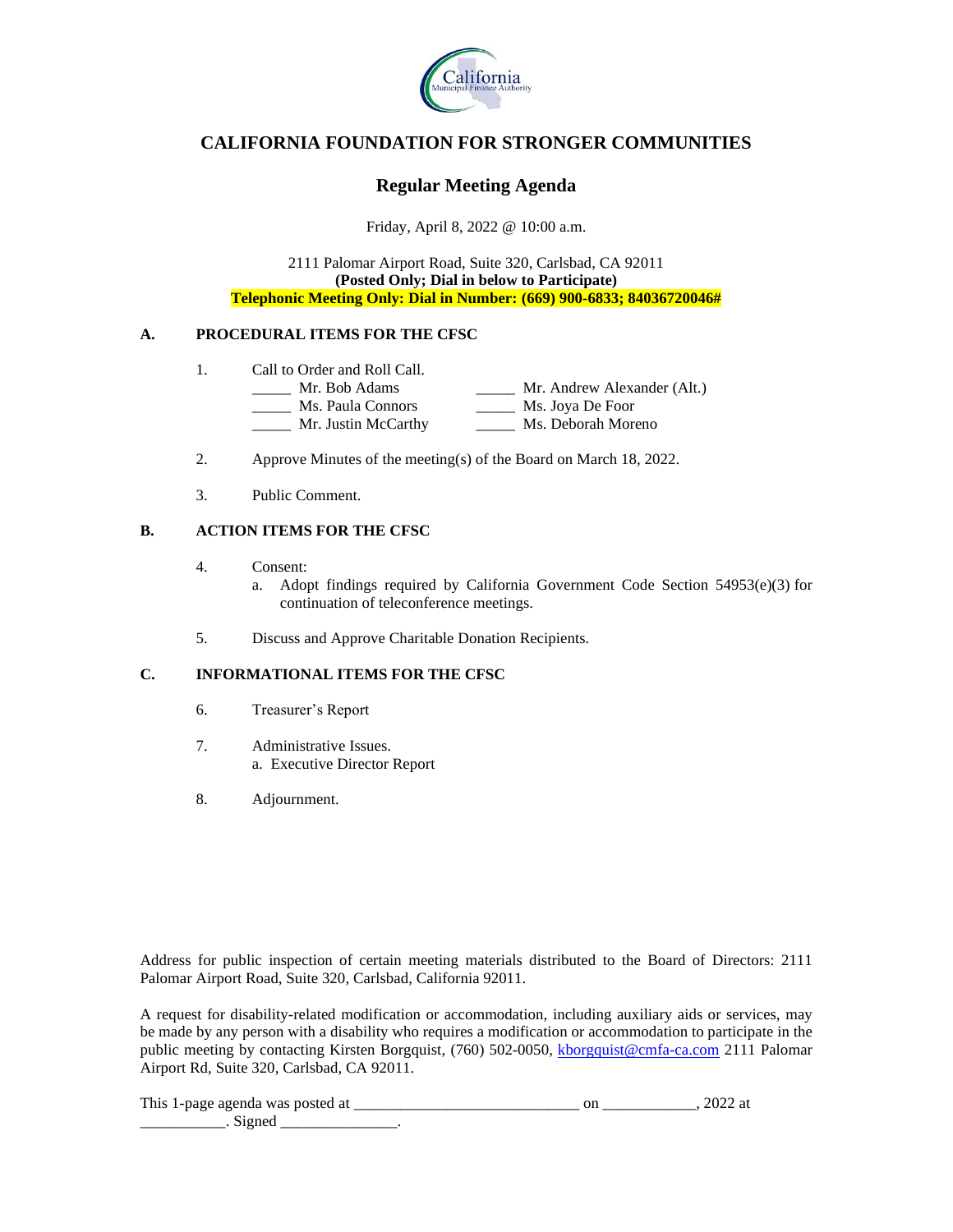

# **CALIFORNIA FOUNDATION FOR PUBLIC FACILITIES**

# **Regular Meeting Agenda**

Friday, April 8, 2022 @ 10:00 a.m.

2111 Palomar Airport Road, Suite 320, Carlsbad, CA 92011 **(Posted Only; Dial in below to Participate) Telephonic Meeting Only: Dial in Number: (669) 900-6833 Access Code: 84036720046#**

### **A. PROCEDURAL ITEMS FOR THE CFPF**

- 1. Call to Order and Roll Call.
	- \_\_\_\_\_ Mr. Bob Adams \_\_\_\_\_ Mr. Andrew Alexander(Alt) \_\_\_\_\_ Ms. Paula Connors \_\_\_\_\_ Ms. Joya De Foor Ms. Paula Connors<br>
	Mr. Justin McCarthy Ms. Deborah Moreno
		-
- 2. Approve Minutes of the meeting(s) of the Board on March 18, 2022.
- 3. Public Comment.

### **B. ACTION ITEMS FOR THE CFPF**

- 4. Consent:
	- a. Adopt findings required by California Government Code Section 54953(e)(3) for continuation of teleconference meetings.

### **C. INFORMATIONAL ITEMS FOR THE CFPF**

- 5. Treasurer's Report
- 6. Administrative Issues. a. Executive Director Report
- 7. Adjournment.

Address for public inspection of certain meeting materials distributed to the Board of Directors: 2111 Palomar Airport Road, Suite 320, Carlsbad, California 92011.

A request for disability-related modification or accommodation, including auxiliary aids or services, may be made by any person with a disability who requires a modification or accommodation to participate in the public meeting by contacting Kirsten Borgquist, (760) 502-0050, [kborgquist@cmfa-ca.com](mailto:kborgquist@cmfa-ca.com) 2111 Palomar Airport Rd, Suite 320, Carlsbad, CA 92011.

This 1-page agenda was posted at \_\_\_\_\_\_\_\_\_\_\_\_\_\_\_\_\_\_\_\_\_\_\_\_\_\_\_\_\_ on \_\_\_\_\_\_\_\_\_\_\_\_, 2022 at \_\_\_\_\_\_\_\_\_\_\_\_\_\_\_\_. Signed \_\_\_\_\_\_\_\_\_\_\_\_\_\_\_\_\_\_\_.